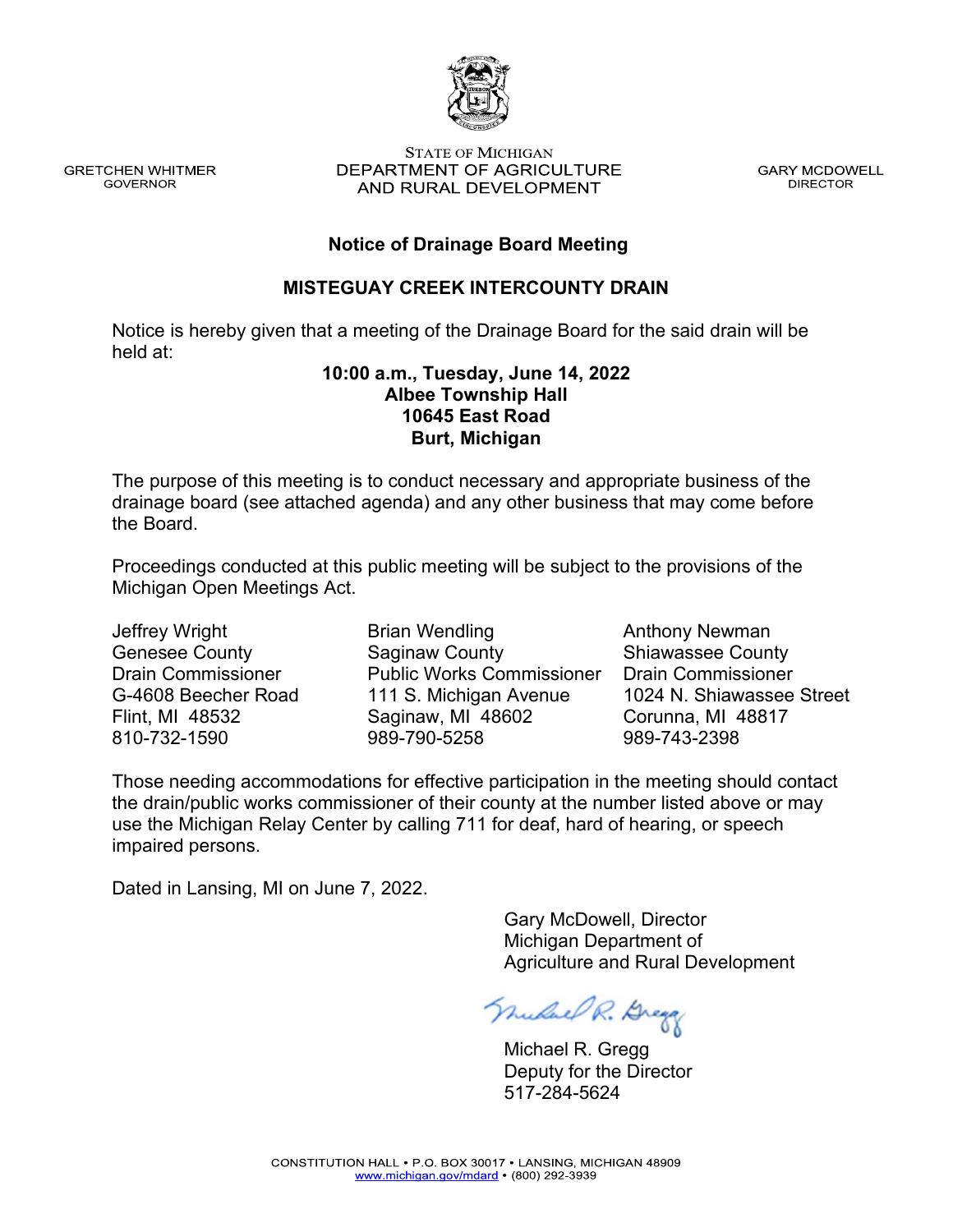

**GRETCHEN WHITMER GOVERNOR** 

**STATE OF MICHIGAN** DEPARTMENT OF AGRICULTURE AND RURAL DEVELOPMENT

**GARY MCDOWELL DIRECTOR** 

June 7, 2022

#### **SENT VIA EMAIL**

Mr. Jeffrey Wright Genesee County Drain Commissioner G-4608 Beecher Road Flint, MI 48532

Mr. Brian Wendling Saginaw County Public Works Commissioner 111 South Michigan Avenue Saginaw, MI 48602

Mr. Anthony Newman Shiawassee County Drain Commissioner 1024 North Shiawassee Street Corunna, MI 48817

RE: Misteguay Creek Intercounty Drain

Dear Commissioners:

Enclosed is a Notice of Meeting. If accessible, please post it in your office or in your building where other such notices are posted. Also, in accordance with P.A. 528 of the Public Acts of 2012, if your county maintains a website that is accessible to the public, **this notice and agenda** shall be posted on the homepage or on a separate webpage dedicated to public notices.

Also, please prepare an Affidavit of Posting and forward one copy to this office.

Sincerely,

Muluel R. Dregg

 Michael R. Gregg Environmental Stewardship Division

MRG:jm

**Enclosure**